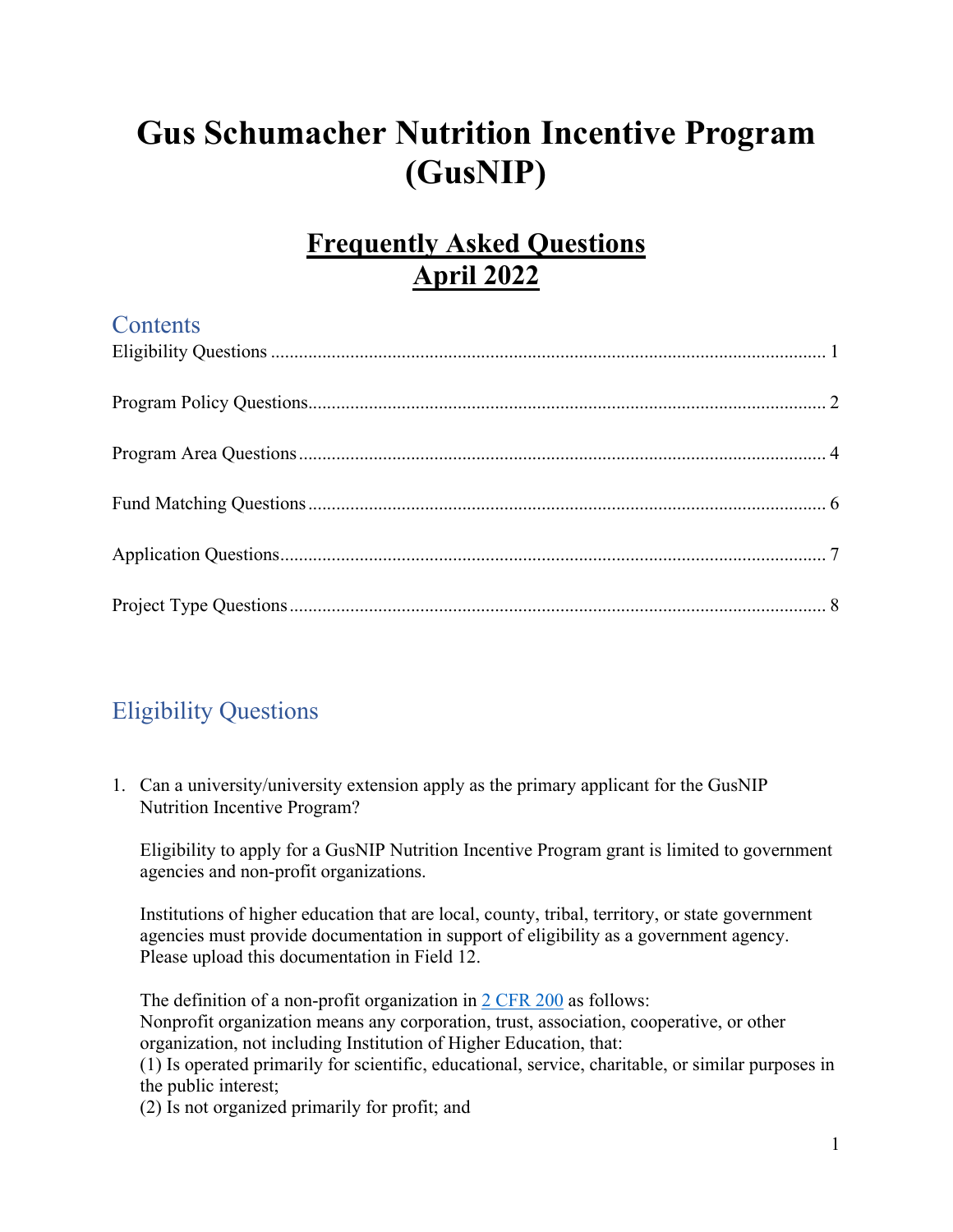(3) Uses net proceeds to maintain, improve, or expand the operations of the organization.

### <span id="page-1-0"></span>Program Policy Questions

1. Do grocery stores participating in GusNIP Nutrition Incentive Program projects have to source a percentage of produce locally or regionally?

No, providing locally and regionally produced fruits and vegetables is one of the GusNIP Nutrition Incentive Program priorities, but it is not required.

2. Do farmers markets have to be open 40 hours a week to participate in GusNIP Nutrition Incentive Program projects?

No, farmers markets do not have to have extended hours. GusNIP Nutrition Incentive Program priorities include involving firms with extended hours and days of operations, but it is not required.

3. Do GusNIP Nutrition Incentive Program project proposals have to have a produce-forproduce design? Meaning that a SNAP/NAP shopper must buy produce to earn an incentive benefit to buy produce?

The GusNIP Nutrition Incentive Program allows incentives to be earned when a SNAP/NAP participant purchases fruits and vegetables, or a SNAP/NAP eligible food. The GusNIP Nutrition Incentive Program allows the use of incentives for fruits and vegetables, or a SNAP/NAP eligible food. A purchase is required, thus a "no purchase required" mechanism and non-financial incentives are not allowable.

The three allowable incentive models are as follows:

- a. Fruits and vegetables for fruits and vegetables: SNAP/NAP participants purchase fruits or vegetables using their SNAP/NAP benefits and then receive incentives that are redeemable only for the purchase of fruits or vegetables.
- b. Any SNAP/NAP eligible food for fruits and vegetables: SNAP/NAP participants purchase any SNAP/NAP eligible food using their SNAP/NAP benefits and then receive incentives that are redeemable only for the purchase of fruits or vegetables.
- c. Fruits and vegetables for any SNAP/NAP eligible food: SNAP/NAP participants purchase fruits or vegetables using their SNAP/NAP benefits and then receive incentives that are redeemable for the purchase of any SNAP/NAP eligible food.

A GusNIP Nutrition Incentive Program project must incentivize the purchase of fruits and vegetables.

Fruits and vegetables are defined as any variety of fresh, canned, dried, or frozen whole or cut fruits and vegetables without added sugars, fats, or oils, and salt (i.e., sodium).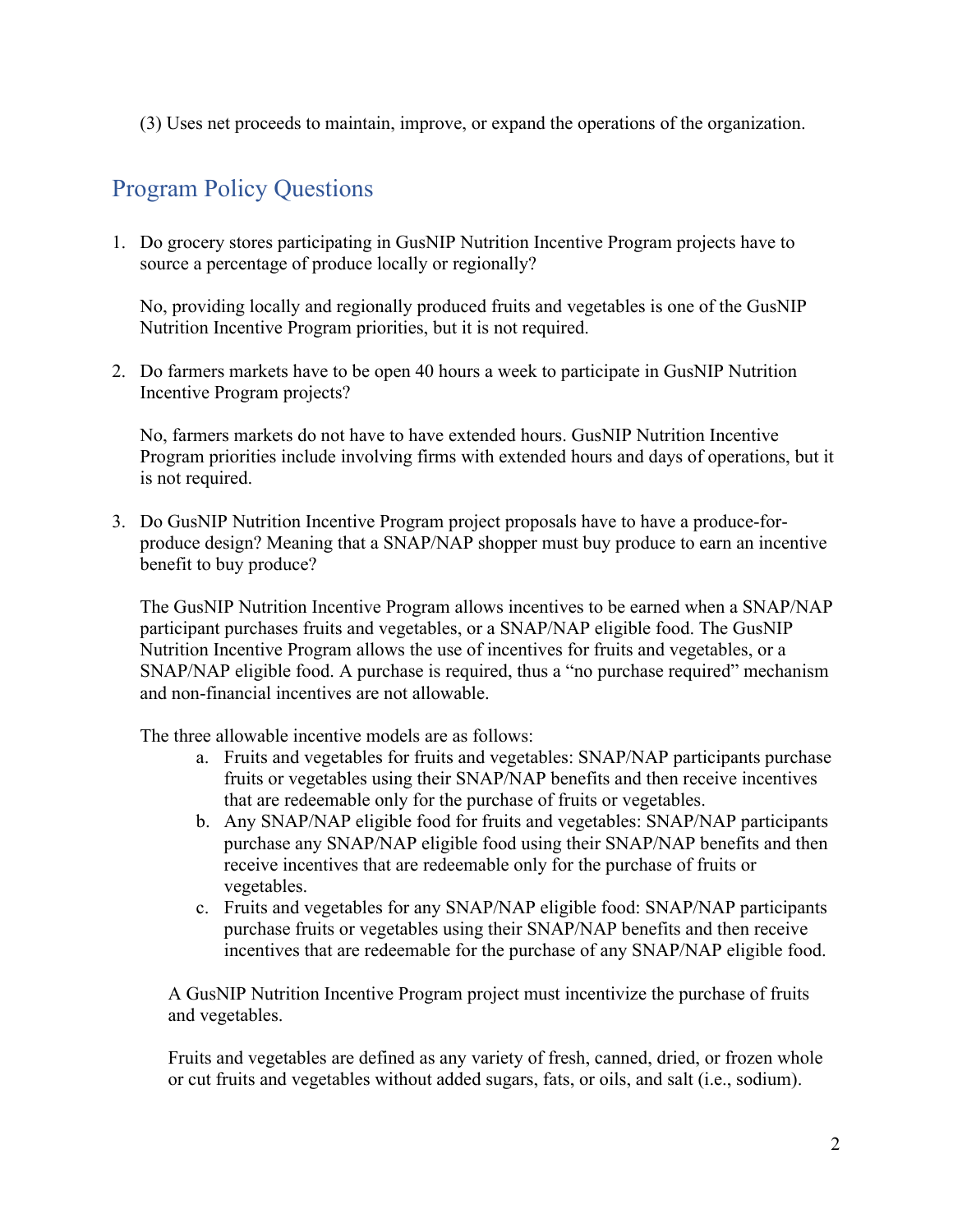4. How do I know if the retailer I want to partner with is SNAP/NAP authorized?

It is required to partner with firms to conduct a nutrition incentive project. Types of SNAP/NAP firms include grocery stores, convenience stores, farmers markets, and directmarketing farmers (CSAs and farm stands). Before a firm can participate in a GusNIP Nutrition Incentive Program project, the applicant/grantee organization must confirm the firm is authorized. The names and addresses of SNAP/NAP authorized firms are available to the public and can be obtained via the SNAP/NAP [Retailer Locator](http://www.fns.usda.gov/snap/retailerlocator) map or the [GusNIP](https://usda-fns.maps.arcgis.com/apps/webappviewer/index.html?id=e0f999086f5b4373b3e97bf016f8c216)  [Incentive Locator](https://usda-fns.maps.arcgis.com/apps/webappviewer/index.html?id=e0f999086f5b4373b3e97bf016f8c216) map. If the firm is on the map, that means the firm is authorized. The map is updated every two weeks. Once the applicant/grantee organization has confirmed that the firm is SNAP/NAP authorized, the grantee may move forward with the firm's participation. Information on the eligibility requirement and process for SNAP/NAP authorization can be found at:<https://www.fns.usda.gov/snap/apply-to-accept>

#### **For any question regarding the status of a firm's SNAP/NAP authorization, the firm's owner should contact the SNAP/NAP Retailer Service Center at 1-877-823-4369.**

5. What information must be included in an MOU with a participating SNAP/NAP authorized retailer (firm)?

Before a firm can participate in a GusNIP Nutrition Incentive Program project, the applicant/grantee organization and the partner firm must execute a signed MOU. The MOU provides grantees with a means to ensure that partner firms understand their role and responsibilities and to hold firms accountable for following GusNIP policy and SNAP/NAP rules and regulations. If the grantee is working with a chain of centrally owned and operated firms, then one MOU that includes all relevant information on every participating firm location will be sufficient. The applicant/grantee organization should keep the original MOU in their records and be able to present it in the event of an audit. The Training, Technical Assistance, Evaluation, and Information Center (NTAE) is available to provide applicants/grantees with assistance in developing the terms and conditions of the MOU.

#### MOU Resource - [https://www.nutritionincentivehub.org/media/fxla45yw/gusnip-firm-mou](https://www.nutritionincentivehub.org/media/fxla45yw/gusnip-firm-mou-template-2019.docx)[template-2019.docx](https://www.nutritionincentivehub.org/media/fxla45yw/gusnip-firm-mou-template-2019.docx)

Grantees are required to have a Data Use Agreement or a MOU with each firm or subgrantee that guarantees each firm will provide information required for the core program data set and to complete an outlet survey of firms to be conducted by the NTAE center.

6. Are incentives for evaluation allowed (e.g., farmers market consumers completing surveys)? If so, should that be included in the evaluation budget, or the grantees budget?

Proposed projects cannot provide cash or cash value items to incentivize the behavior of potential participants. Participants can, however, be reimbursed for their time and effort if they independently choose to complete an evaluation survey. Applicants may include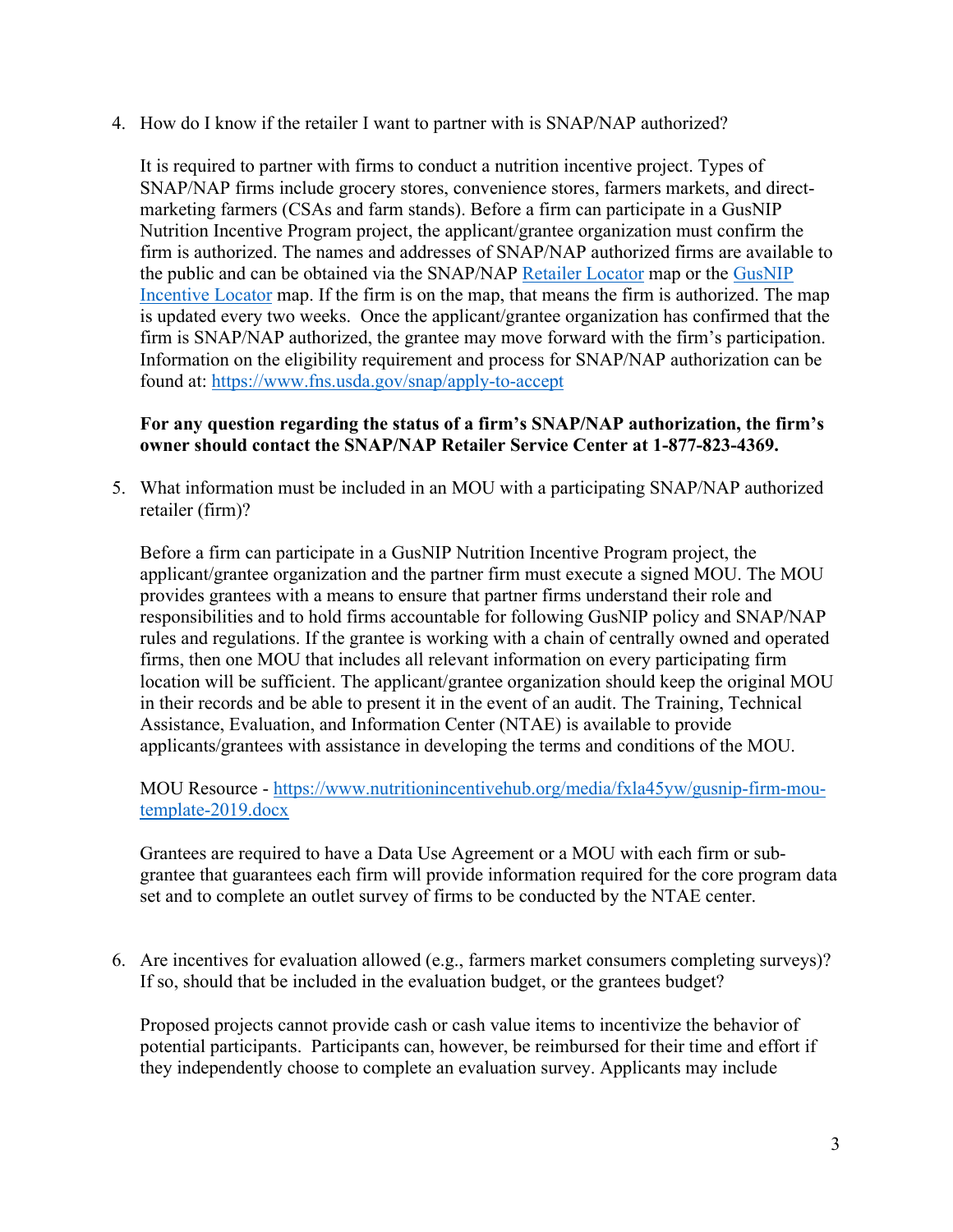compensation of participant time and effort under participant support costs, other direct costs, or the evaluation budget depending on who will administer the reimbursement.

7. Who are participant surveys directed towards? Surveys are intended for any participant. However, the sample size is intended to be yearly.

#### <span id="page-3-0"></span>Program Area Questions

1. Must State SNAP agencies sign off on any GusNIP grant application?

All nutrition incentive grant applications must include at least one letter of support from applicable SNAP State Agency(ies) and/or NAP Territory Agency(ies). This letter must explain the specific role of the agency, including any activities the agency is expected to conduct in support of the project such as identifying SNAP/NAP participants, and/or sending them any correspondence related to the project. The letter must also identify any State/Territory Agency systems, including EBT systems, required to implement the proposed project along with an acknowledgment of who will bear the costs associated with any activities or system changes if applicable.

2. Is there technical assistance provided before and/or after the grant is awarded?

The Nutrition Incentive Program Training, Technical Assistance, Evaluation, and Information Center (NTAE) provides support at no charge to both potential applicants and grantees for nutrition incentive projects. The GusNIP (NTAE) is led by the Gretchen Swanson Center for Nutrition. In partnership with Fair Food Network, they created the Nutrition Incentive Hub, a coalition of partners including the Farmer's Market Coalition, National Grocers Association Foundation, Michigan Farmers Market Association, and Ecology Center. The Nutrition Incentive Hub coalition of partners support nutrition incentive projects.

The GusNIP NTAE's Nutrition Incentive Hub provides free one-on-one support - including templates, checklists, webinars, and other resources -- to all GusNIP grantees and applicants. Applicants are highly encouraged to take advantage of these technical assistance resources and services. Please visit the resource page at: [https://www.nutritionincentivehub.org/resources.](https://www.nutritionincentivehub.org/resources)

The Nutrition Incentive Hub also offers several resources specifically developed to assist with the Request for Applications (RFA). These resources can be found here: [https://www.nutritionincentivehub.org/resources-and-support/resources/gusnip-request-for](https://www.nutritionincentivehub.org/resources-and-support/resources/gusnip-request-for-applications/2021-rfa-resources)[applications/2021-rfa-resources](https://www.nutritionincentivehub.org/resources-and-support/resources/gusnip-request-for-applications/2021-rfa-resources) 

For specific questions related to proposal development or implementation, the technical assistance team may be reached at:  $ta@$ *nutritionincentivehub.org.* 

For specific questions related to reporting and evaluation, please contact [evaluation@nutritionincentivehub.org.](mailto:evaluation@nutritionincentivehub.org)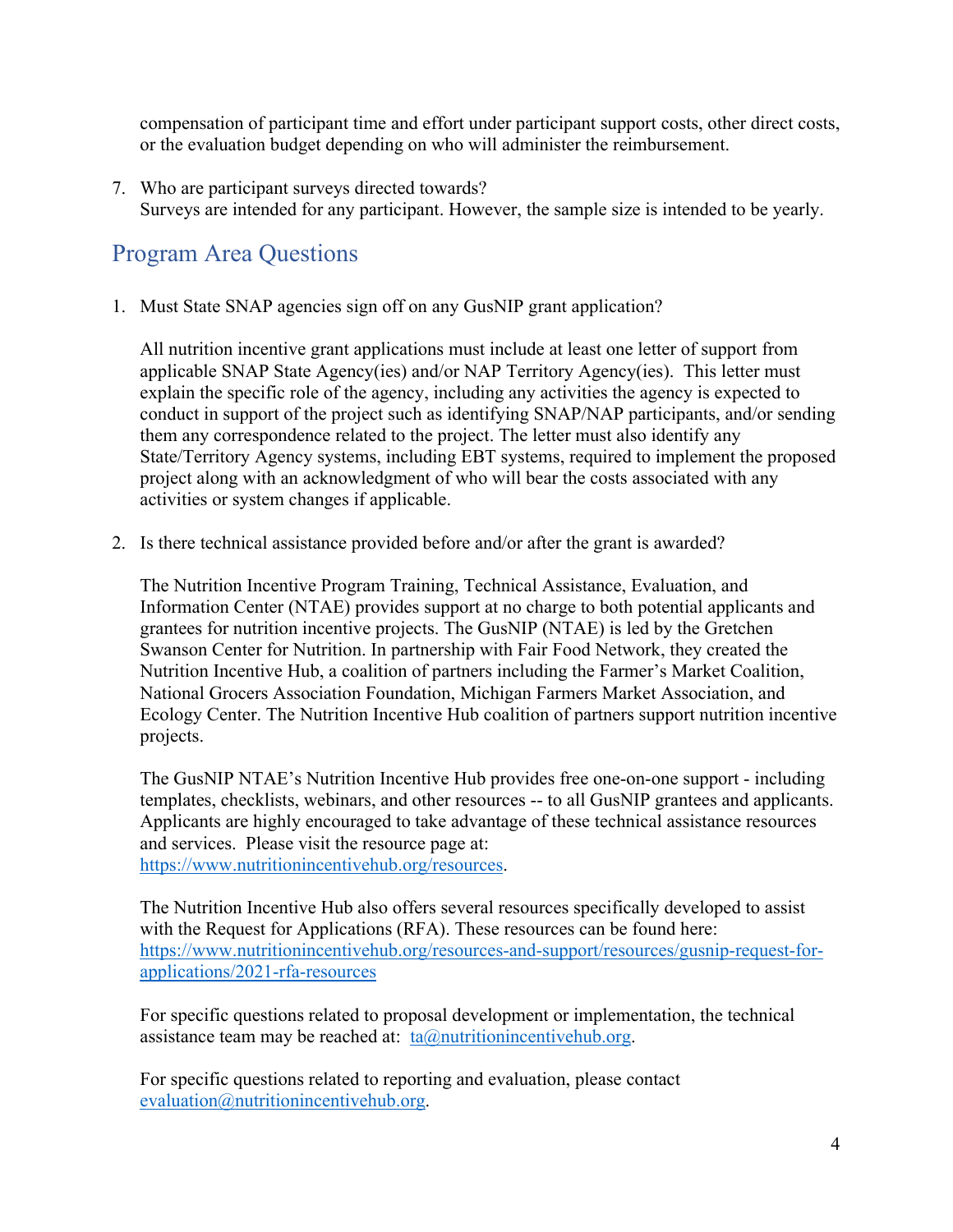3. Who is the GusNIP NTAE Center? Is there more than one?

The GusNIP Nutrition Incentive Training, Technical Assistance, Evaluation, and Information Center (NTAE Center) is led by the Gretchen Swanson Center for Nutrition. In partnership with Fair Food Network, they created the Nutrition Incentive Hub, a coalition of partners including the Farmer's Market Coalition, National Grocers Association Foundation, Michigan Farmers Market Association, and Ecology Center. The Nutrition Incentive Hub coalition of partners support nutrition incentive projects. Currently there is only one GusNIP NTAE Center.

The GusNIP NTAE's Nutrition Incentive Hub provides free one-on-one support - including templates, checklists, webinars, and other resources -- to all GusNIP grantees and applicants. Applicants are highly encouraged to take advantage of these technical assistance resources and services. Please visit the resource page at: [https://www.nutritionincentivehub.org/resources.](https://www.nutritionincentivehub.org/resources)

The Nutrition Incentive Hub also offers several resources specifically developed to assist with the Request for Applications (RFA). These resources can be found here: [https://www.nutritionincentivehub.org/resources-and-support/resources/gusnip-request-for](https://www.nutritionincentivehub.org/resources-and-support/resources/gusnip-request-for-applications/2021-rfa-resources)[applications/2021-rfa-resources](https://www.nutritionincentivehub.org/resources-and-support/resources/gusnip-request-for-applications/2021-rfa-resources) 

For specific questions related to proposal development or implementation, the technical assistance team may be reached at:  $ta@$ *nutritionincentivehub.org.* 

For specific questions related to reporting and evaluation, please contact [evaluation@nutritionincentivehub.org.](mailto:evaluation@nutritionincentivehub.org)

4. What information needs to be included in a letter of support?

See [question #1](#page-3-0) in this section for State/Territory SNAP/NAP agency letter(s) of support. Letters of support from any other key organizations involved in the project acknowledging their support, contributions, commitment, and matching commitment documentation should be attached here. Title the single attachment 'Key Organization Support'. Provide evidence of broad community involvement in both planning and decision-making. This section is limited to two (2) page letters of support from each key organization.

5. Do GusNIP standard projects (FIP) need to test new technologies?

No, GusNIP Large Scale Project (FLSP) proposals must test new technologies to increase fruit and vegetable purchases. Nutrition incentive GusNIP Standard Project (FIP) proposals must use available effective and efficient SNAP/NAP benefit redemption technologies. FIP proposals may include testing new technologies, but it is not required.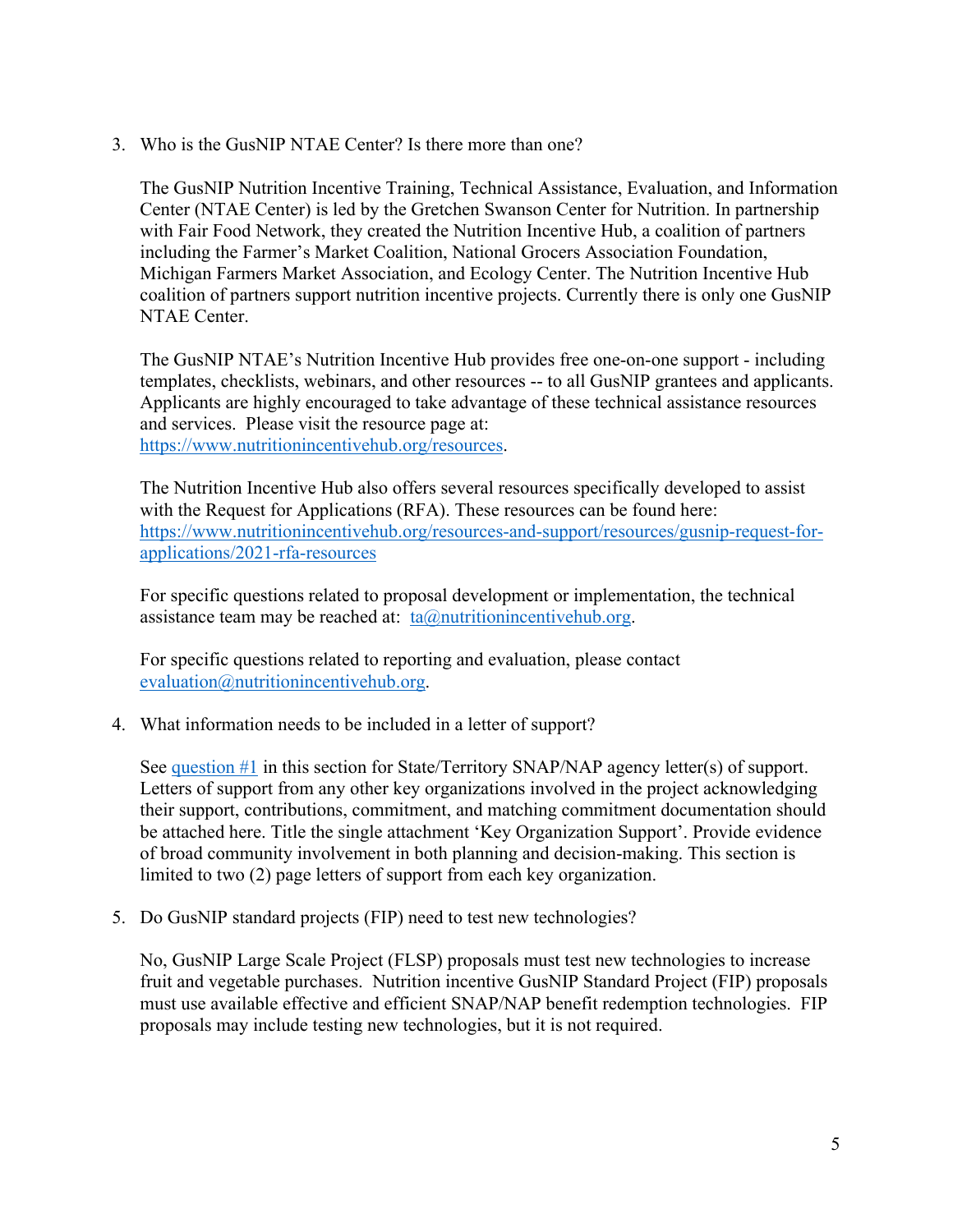## <span id="page-5-0"></span>Fund Matching Questions

1. Is it allowable to use a pro-rated amount for office space as a form of qualifying match for nutrition incentive grants?

Yes. Rental costs may be pro-rated and the portion of use charged to the award, either under the Federal funds or matching, if that is the normal procedure for that organization. The Uniform Guidance 2 CFR Part [200.403](https://www.ecfr.gov/cgi-bin/text-idx?SID=39448527cdd5ebd0a063b91b8b44f0f5&mc=true&node=pt2.1.200&rgn=div5#se2.1.200_1403) states that all costs should be accorded consistent treatment. Therefore, if other funding is provided the organization, or they participate in other projects which use their facility, those projects should also be charged their fair share of the rent. If the organization receives funding from other sources for projects, and those projects are not charged rent fees, then this grant project should not be charged. They should be sure to document how the pro-ration was determined, and to keep records accordingly for audit purposes. Please refer to the Uniform Guidance 2 CFR Part [200.465](https://www.ecfr.gov/cgi-bin/text-idx?SID=39448527cdd5ebd0a063b91b8b44f0f5&mc=true&node=pt2.1.200&rgn=div5#se2.1.200_1465) for specific information on rental costs.

2. Exactly what match verification is to be included with a GusNIP Nutrition Incentive Program grant application?

While you should obtain matching commitment letters from each of your third parties which explain the dollar amount of the match, the period of time the matching will be provided, and how it can/will be spent on the project, these do not need to be included in the application. You must keep these on file for audit purposes. You should include in the application a listing of matching sources to include the name of the organization, the dollar amount of the matching, and provide a budget breakout on how these funds will be spent.

Applicants are instructed to include a list of matching sources that includes the identification of entities providing match and the total dollar amount being pledged. The applicant should also provide a breakdown of matching by budget categories (via the SF424 R&R Fed/Non-Fed budget or the budget justification as appropriate) and a justification for such costs (via the budget justification).

Although you should obtain matching commitment letters from each of your third parties to be available upon audit, individual matching support letters are not required as part of the award process. The documentation standards for grantees in meeting matching requirements is not reduced; match requirement must still be met per the standards of 2 CFR Part [200.306.](https://www.ecfr.gov/current/title-2/subtitle-A/chapter-II/part-200/subpart-D#200.306)

3. Can Federal funds be used as match?

Understanding the legislative authority and applicable use of the proposed Federal funds is crucial. In accordance with 2 CFR 200.306(b)(5), any matching funds including cash and third-party in-kind contributions must not be paid by the Federal Government under another Federal award, except where the Federal statute authorizing a program specifically provides that Federal funds made available for such programs can be applied to matching or cost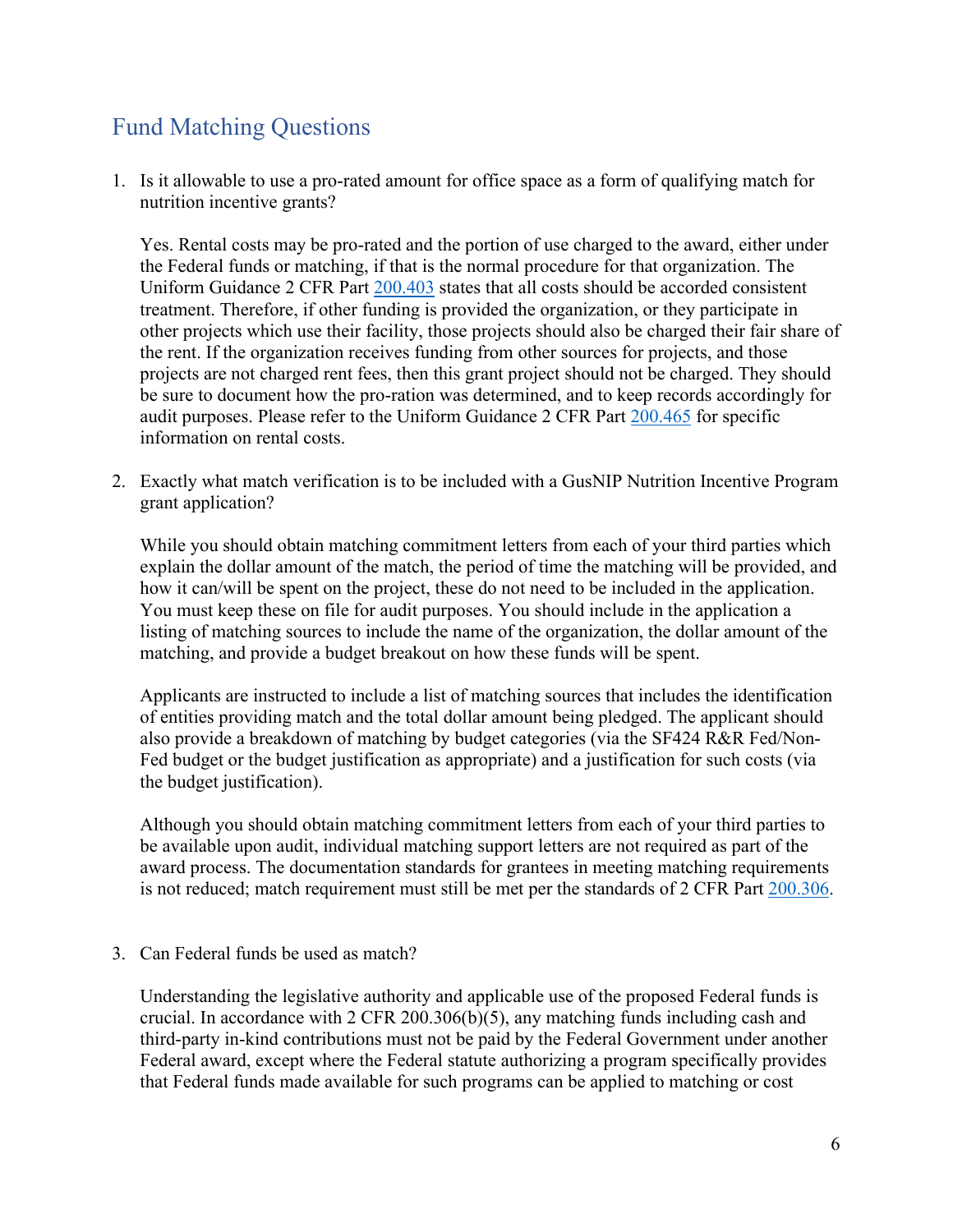sharing requirements of other Federal programs. Should an authority allow funds to be used as match, please provide evidence of allowability in the budget justification.

An example of allowable Federal fund as match includes funds from the Indian Self-Determination and Education Assistance Act of 1975, Pub. L. No. 93-638. When considering tribal Trust and/or fee lands as an in-kind match, applicants are advised to check with BIA, when applicable, for the specific land use for program purposes in case special conditions apply to that land.

### <span id="page-6-0"></span>Application Questions

1. Can organizations submit more than one application?

Yes, the same organization may submit a Produce Prescription Program proposal and a Nutrition Incentive Program proposal. Applicants are encouraged to think critically about their organization's capacity to complete the work proposed.

2. When is the estimated start date for funded applicants?

The start date of the grant must be no later than September 30, 2022.

3. Do the 5 pages in the project narrative for charts and tables have to be at the end or can they be woven throughout?

Charts and tables are included in the project narrative.

For GusNIP Pilot Project (FPP) proposals the project narrative may not exceed 10 pages, 1.5 spaced including written text, figures, and tables with 1-inch margins. The font size for text and tables should be no smaller than 12 points, Times New Roman. There is no limit to the number of pages an applicant may dedicate to figures, tables, or charts within the overall 10 page limit. Figures, tables, or charts may be woven throughout the narrative, it is not required for them to be at the end of the narrative following the text. We have established this maximum (10 pages) to ensure fair and equitable competition. Applications exceeding these limits may be administratively declined without review.

For GusNIP Standard Project (FIP) and GusNIP Large Scale Project (FLSP) proposals the project narrative must not exceed 15-pages, 1.5 spaced including written text, figures, and tables with 1-inch margins. The font size for text and tables should be no smaller than 12 points, Times New Roman. There is no limit to the number of pages an applicant may dedicate to figures, tables, or charts within the overall 15-page limit. Figures, tables, or charts may be woven throughout the narrative, it is not required for them to be at the end of the narrative following the text. We have established this maximum (15 pages) to ensure fair and equitable competition. Applications exceeding this limit may be administratively declined without review.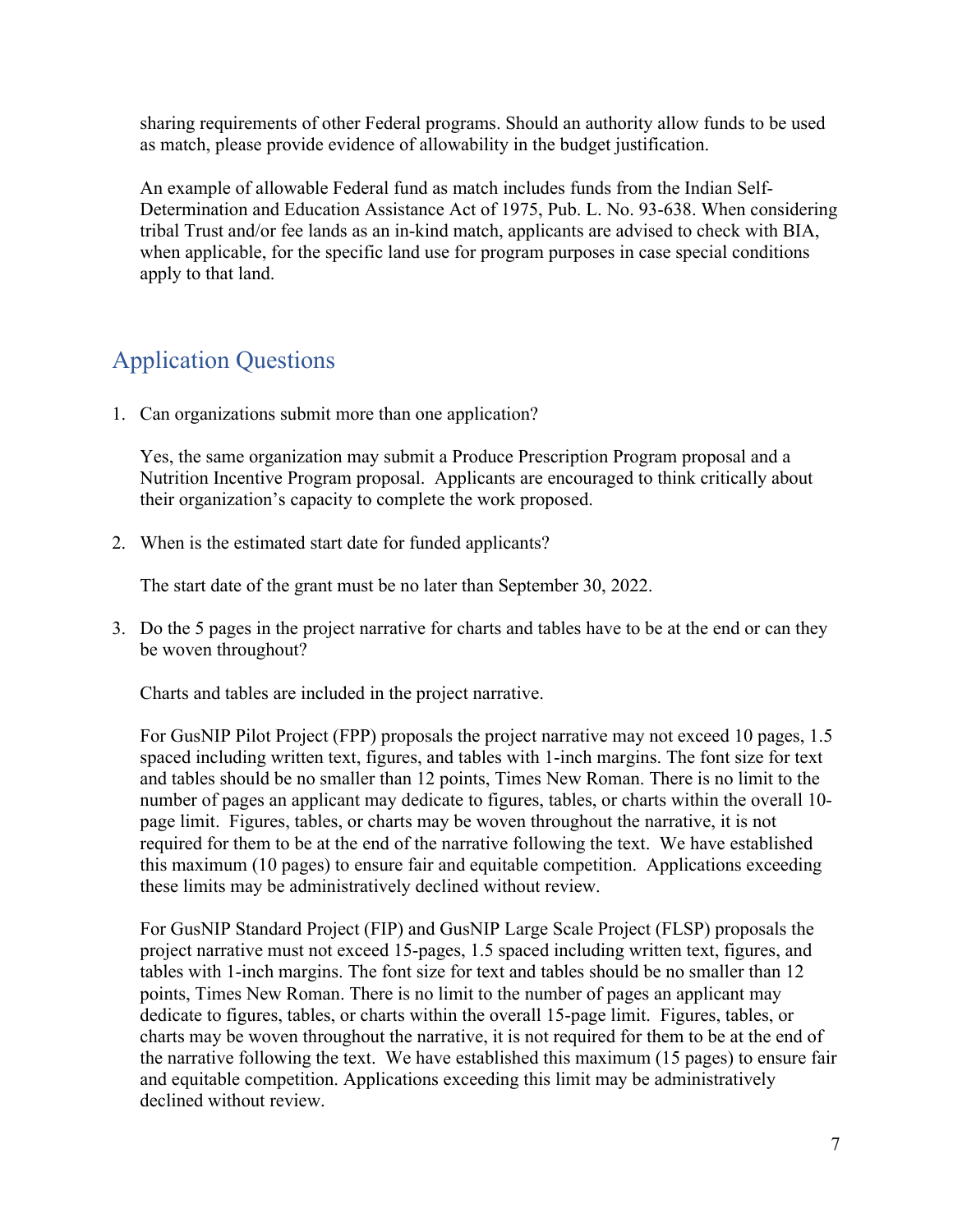4. There used to be a recommendation that a table of activities to achieve the project goals be no more than 3 pages. Is this recommended for the 2022 RFA?

In 2022, it is recommended to include a table with implementation details in the Activities to Achieve the Goals section of the project narrative. A recommended length has been removed. Applicants may determine the length appropriate to best communicate their proposed project.

5. What is the difference between the tables and figures in project narrative compared to the appendix?

Information required in the project narrative must be included in the project narrative. The appendices to the project narrative are where applicants may provide Specific Program Incentive Information, items 12-14. Appendices are limited to 7 pages and should be uploaded to Field 12.

6. Should the names, addresses, and FNS numbers of all participating firms/retailers be included in the application and counted towards the project narrative page limit?

Applicants may provide Specific Program Incentive Information, items 12-14 in an appendix. This will not count towards the project narrative page limit. Appendices are limited to 7 pages and please do not make the font size any smaller than 10 points.

7. Based on the information from the RFA, this sounds to us like we can submit our indirect cost rate that we have calculated from audits (but is not a federally negotiated rate yet), and if awarded we will go through the process of submitting the indirect rate package for review. Does this sound accurate?

You may estimate what you think your indirect cost rate is and the amount and put that on the budget pending negotiation. However, please note, it may take six to nine months to negotiate a rate if NIFA is your cognizant negotiating agency. The funds for the indirect costs will not be released for payment until the rate has been approved.

8. Is there any subaward restriction?

The RFA Sub-award Restrictions require no more than 33% of the budget be sub-awarded without prior NIFA approval from the National Program Leader.

#### <span id="page-7-0"></span>Project Type Questions

1. What are some expected outcomes for FIP grants?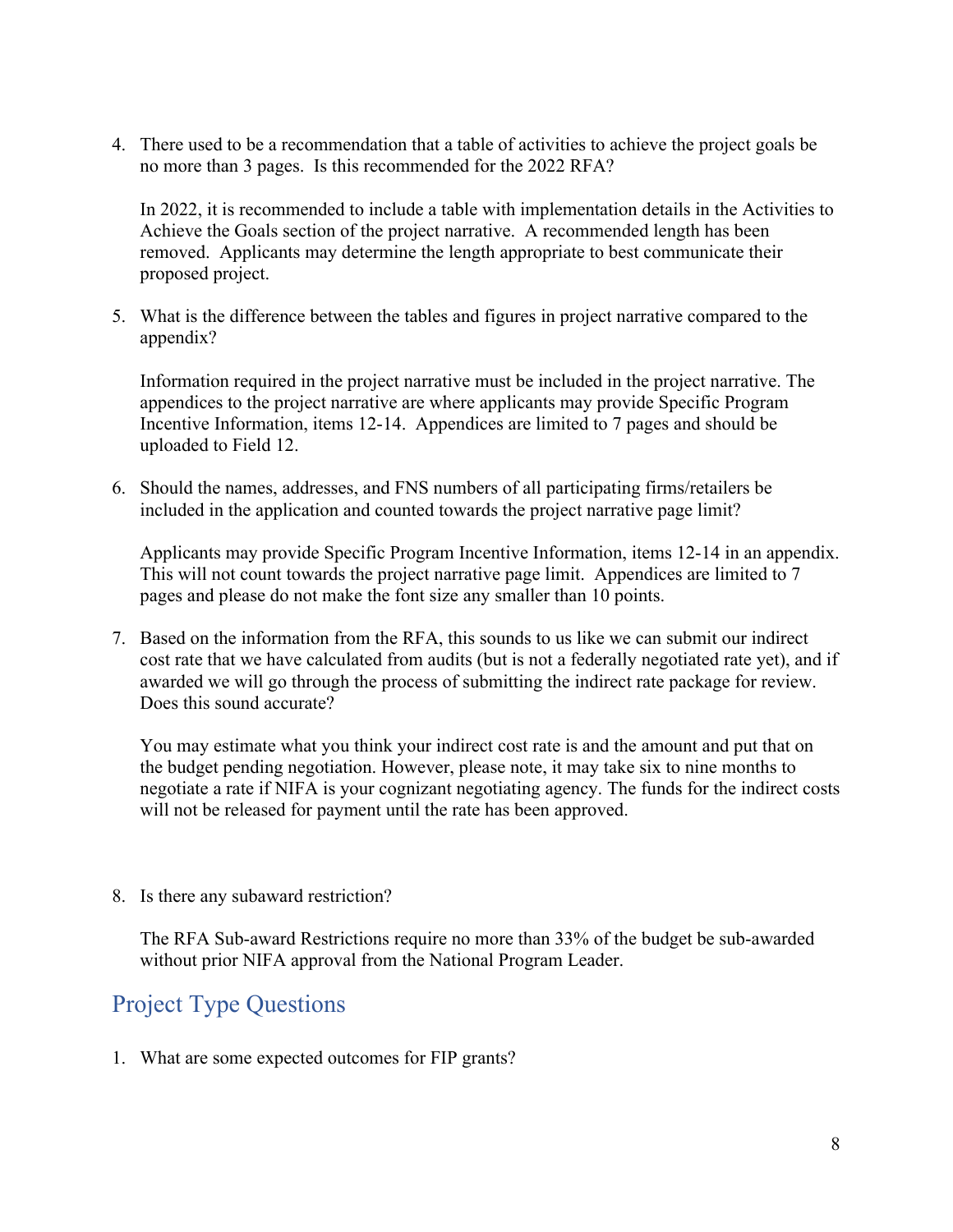All FIPs must involve SNAP/NAP participants. All FIP proposals must include an evaluation of whether the project met its goals and objectives. All FIP grantees will be required to participate in the GusNIP comprehensive program evaluation, collect core participant-level and firm-level metrics, cooperate with, and contribute core participant-level and firm-level data to the Nutrition Incentive Program Training, Technical Assistance, Evaluation, and Information Centers (NTAE).

The required Comprehensive GusNIP Program Evaluation is based on a cluster evaluation model that builds on the collaboration and coordination of individual project assessments and an overall program evaluation. It consists of four components: a process analysis to describe project implementation and support future replication of successful approaches, an outcome analysis to assess the effectiveness of each FIP and FLSP grantee project, a comparative analysis to integrate results across sites and approaches, attempting to answer the question of what works best (and when or where), and technical assistance to support consistent implementation of evaluation protocols used by grantees/researchers/evaluators.

All FPP, FIP, and FLSP grantees will be required to cooperate with the NTAE center by:

1. Supporting implementation of evaluation requirements;

2. Meeting periodically with staff from NIFA, FNS, the NTAE centers, and other GusNIP grantees to review project plans, evaluation objectives and methods, data collection and reporting requirements, and analysis and reporting of results;

3. Facilitating access to or providing documentation of project implementation, operations, costs, and outcomes; and

4. Facilitating site visits and interviews with project staff, partners, and program participants if necessary.

FIP and FLSP grantees will be required to periodically provide the NTAE centers a core program data set to ensure common program tracking and enable meaningful comparisons across all projects. A defined number of cross-sectional (i.e., single time point) surveys are required to be collected from this subsample for each active grant year of a grantee's project. The NTAE will work with each grantee on an individual basis to determine the sample size and sampling plan. For additional information on the core program data set firm-level and participant-level metrics, visit the GusNIP Application Resources page.

Grantees are required to have a Data Use Agreement or a MOU with each firm or subgrantee that guarantees each firm will provide information required for the core program data set and to complete an outlet survey of firms to be conducted by the NTAE center.